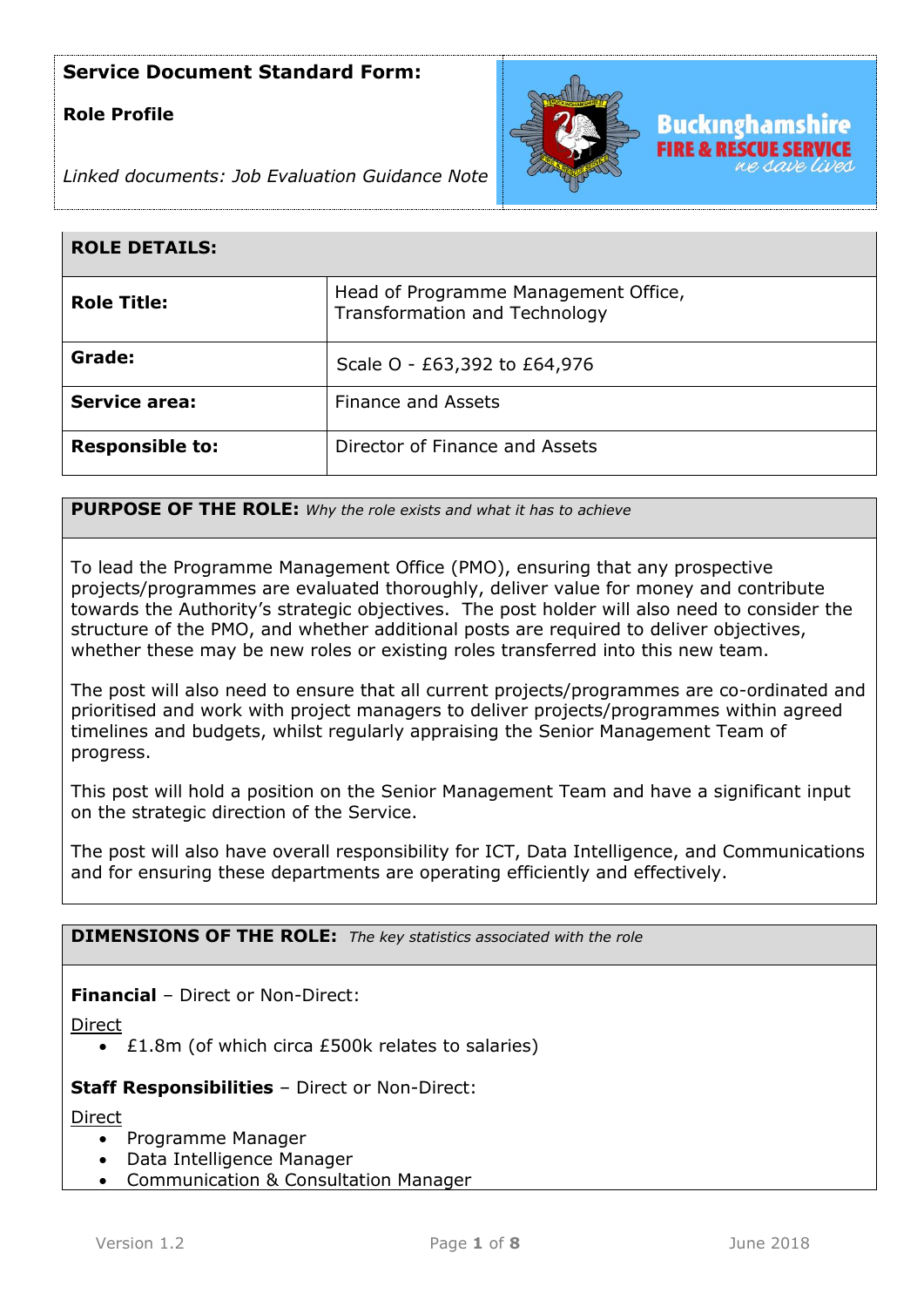### **Role Profile**



*Linked documents: Job Evaluation Guidance Note*

ICT Manager

Indirect

• 19 indirect reports

These responsibilities may increase if and when the size of the PMO team increases.

### **Any other statistical data:**

The span of the role is pan-organisational as the projects/programmes and outcomes embrace and apply across all Service directorates and departments.

| PRINCIPAL ACCOUNTABILITIES: What the role is accountable for and required to deliver |                                                                                                                                                                                                                                                                                                                                                                           |  |
|--------------------------------------------------------------------------------------|---------------------------------------------------------------------------------------------------------------------------------------------------------------------------------------------------------------------------------------------------------------------------------------------------------------------------------------------------------------------------|--|
| $\bullet$                                                                            | To lead on the provision of Information Technology (ICT); Data Intelligence, the<br>Performance Management systems; Corporate internal and external communications and<br>delivering projects & programmes through the Programme Management Office.                                                                                                                       |  |
| $\bullet$                                                                            | Oversee the management of ICT, Data Intelligence, Programme Management Office and<br>Communications ensuring they are efficient and effective.                                                                                                                                                                                                                            |  |
| $\bullet$                                                                            | To lead the Information Technology, Data Intelligence and Programme Office teams. The<br>respective team leaders for these departments will come under the post holder's line<br>management.                                                                                                                                                                              |  |
| $\bullet$                                                                            | Accountable for delivering the corporate objectives in these areas. This will include the<br>formulation of relevant strategies, which will be formalised through our internal<br>governance processes and will require the support of both Officers and Members.                                                                                                         |  |
| $\bullet$                                                                            | Ensure that the relevant teams are continuously improved and developed to meet the<br>needs of all users, and their effectiveness monitored against required standards                                                                                                                                                                                                    |  |
| $\bullet$                                                                            | Responsible for business development and process optimisation across the service, to<br>develop and integrate systems and process, which makes the organisation more efficient<br>and effective. These may be measured in terms of cashable and non-cashable savings.<br>They may also be measured in terms of other quantifiable efficiencies or service<br>improvement. |  |
| $\bullet$                                                                            | Proactively develop, build and maintain collaborative relationships and partnerships;<br>develop collaboration opportunities with other partners. Build constructive relations with<br>trade unions and staff representative(s) to develop and foster a positive industrial<br>relations climate that facilities change.                                                  |  |
| $\bullet$                                                                            | Manage and develop self and others to improve personal and team performance and<br>achieve directorate and Authority objectives. Manage the efficient and effective use of<br>physical and financial resources to support activities and to deliver directorate and                                                                                                       |  |
|                                                                                      |                                                                                                                                                                                                                                                                                                                                                                           |  |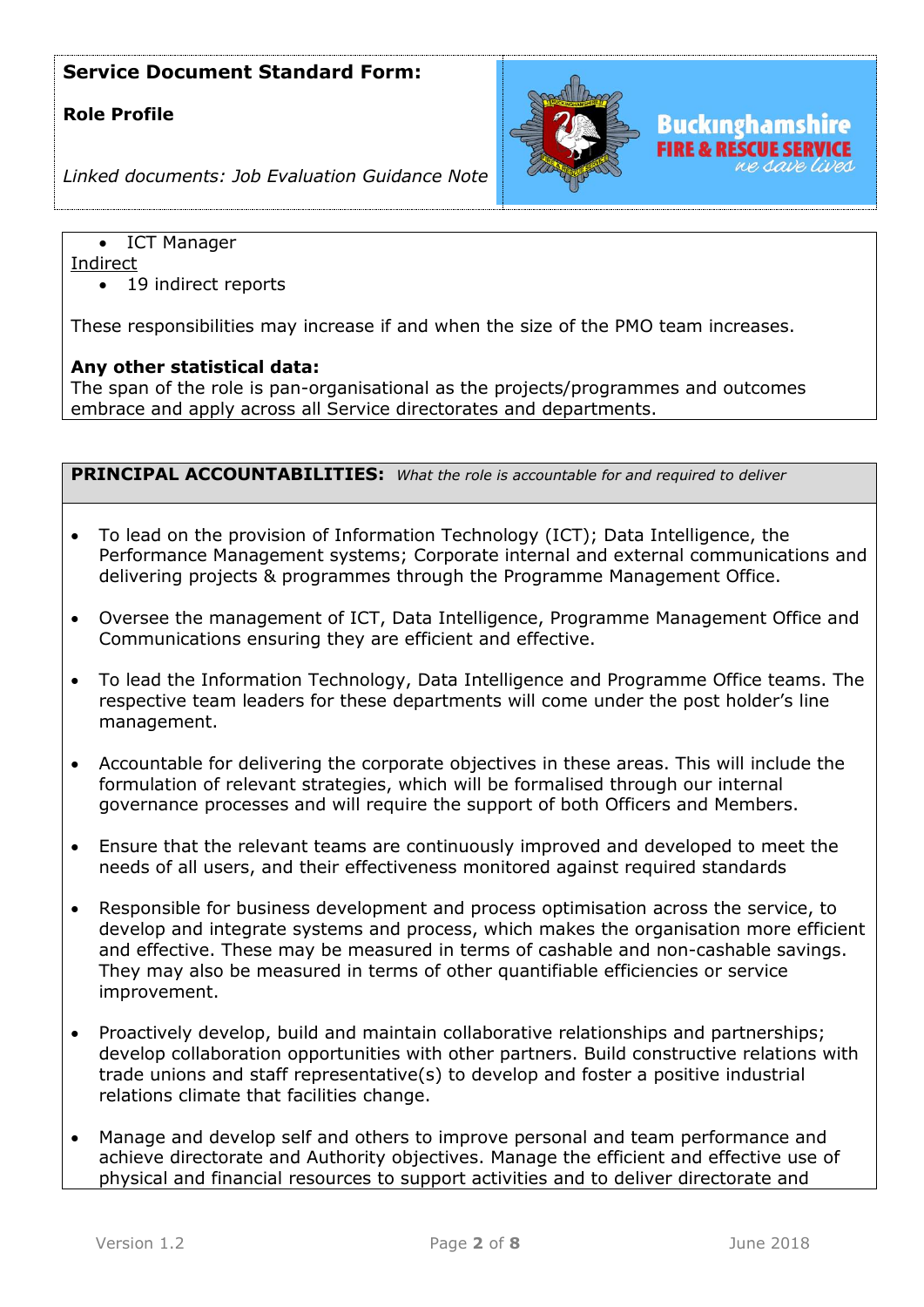# **Role Profile**



*Linked documents: Job Evaluation Guidance Note*

Authority strategy.

- Enforcing governance structure i.e. making sure that papers go to the correct Board and have been checked by statutory officers in advance
- Monitoring and reporting of all projects/programmes
- Determining if work constitutes a project, and if so, what the level and priority of that project is.
- Make recommendations for prioritisation of projects with available resources

### *Leadership*

- The Post holder will be a member of the Senior Management Team and attend Strategic Management Board meetings.
- Work with the SMT to lead the continued development and delivery of Service Transformation.
- Develop, implement and deliver the strategy for the Directorate to meet current and future Authority needs and achieve continuous improvements across the Service.
- Create a vision for each team, communicate it to employees and lead and motivate the team to achieve the vision
- Develop, implement and deliver strategies, which identifies the future direction of each team within the organisation to drive efficiencies.
- Be a champion of change, optimising current solutions whilst promoting innovative solutions to operational challenges
- To ensure effective management of staff and resources promoting team building and collaborative working to deliver the corporate plan.
- Establish a high level of credibility, visibility and professionalism and mange strong working relations with key partners and stakeholders

### *ICT*

- Delivering IT systems needs for supporting both operational and non-operational functions.
- Ensure the development and maintenance of the appropriate ICT infrastructure and systems to support the objectives and aims of the service.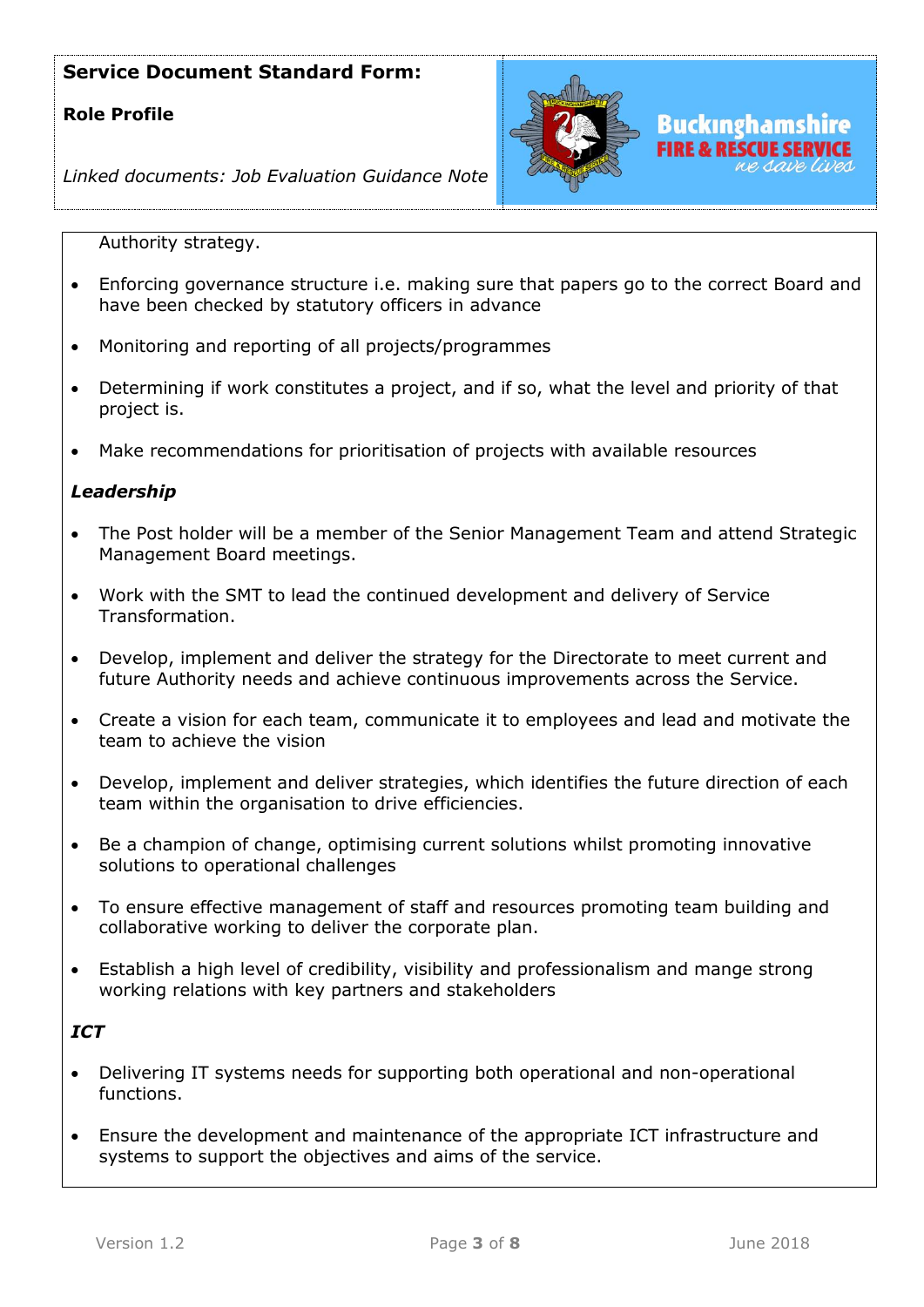# **Role Profile**



*Linked documents: Job Evaluation Guidance Note*

### *Data Intelligence*

 Delivery of data and performance information that supports the measurement of corporate goals, continual service improvement and decision-making.

### *Programme Management Office*

 Establishing and running the Programme Management office with the objective of ensuring all projects, across the Service, are delivered using a 'best-practice' Project Delivery Approach and are delivered within the agreed scope, time, cost and quality.

### *Communications & Consultation*

- Development and implementation of the Services' communication and consultation strategies, to meet the expectation of internal and external stakeholders; ensuring proactive and effective media relations
- Comprehensive planning and coordination of Service communications. Set out a strategic and comprehensive communications plan and deliver this.

#### **DECISION MAKING:**

The post holder is in a decision making position. The post holder is expected to make decisions that have service wide impacts based on sound evidence. The post holder is expected to develop hypotheses, develop options and develop proposals and business cases where necessary. The decisions are expected to be consulted on as appropriate and communicated.

Supervision is likely to be monthly as there is a high degree of autonomy of decision making that is expected.

The post holder will be working to deliver corporate goals in the role as a head of department and also as an organisational leader.

### **Make decisions**:

- Budget expenditure up to £50K
- Decisions as to minor changes to department structure and resource allocation;
- Department work prioritisation;
- Minor adjustments to department strategies;
- Development of department work plans;
- Recruitment decisions within their department:
- Procurement of systems and services within their budgetary limitations;
- Commissioning and hearing of disciplinary matters up to and including level 3 hearings;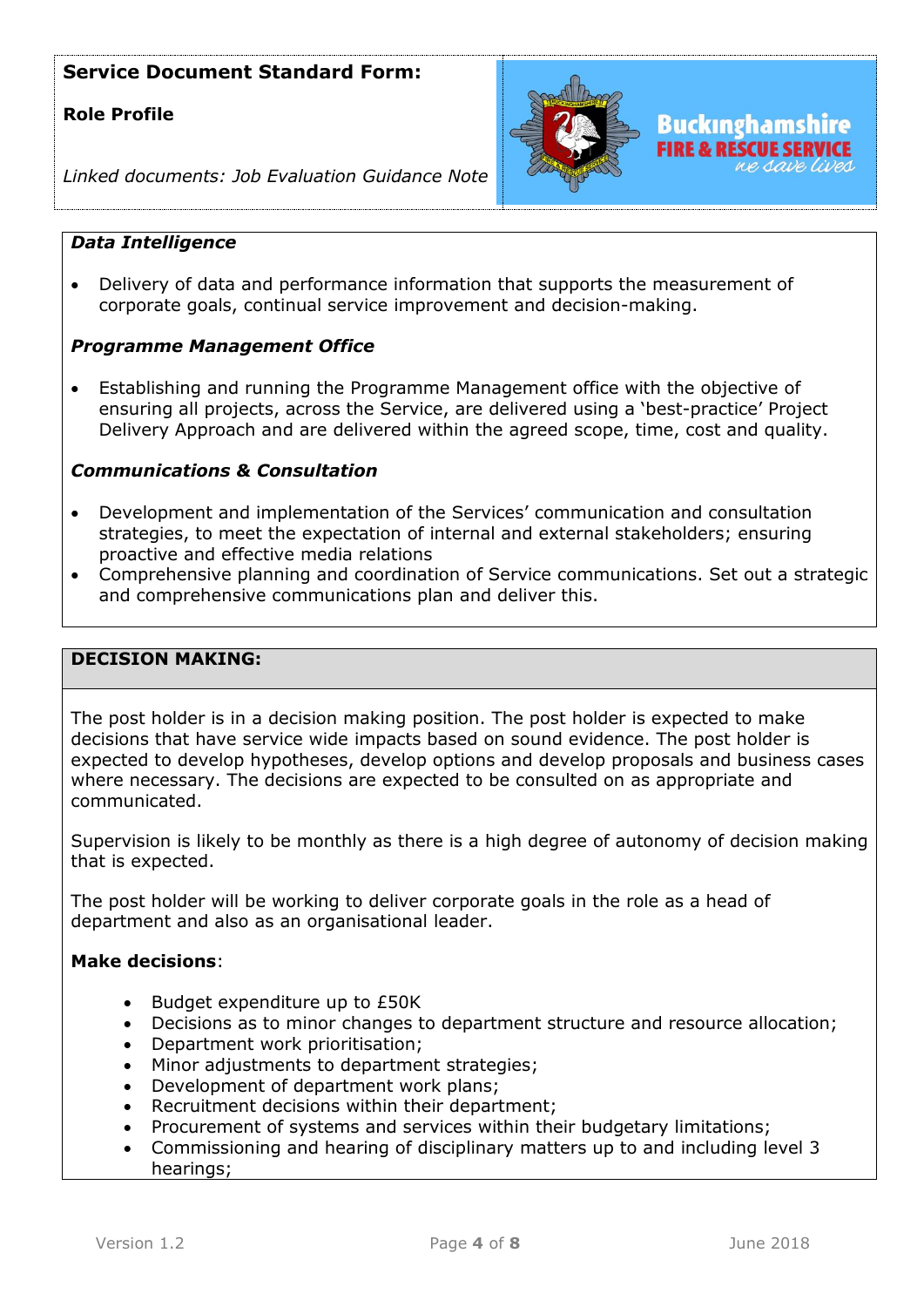# **Role Profile**



*Linked documents: Job Evaluation Guidance Note*

Hearing of level three attendance management cases.

### **Significant say in decisions**:

- Budget expenditure over £50K;
- Fundamental team restructures;
- Fundamental strategy changes.

**CONTACT WITH OTHERS:** *The frequent contact the role holder has with others and for what purpose* 

#### **Internal**:

- Fire Authority Members and particularly Lead Member for Finance and Assets, Information Security and IT.
- The Authority's Information Governance and Compliance Manager (Data Protection Officer)
- The Authority's Senior Information Risk Owner
- The Authority's Chief Finance Officer

The above relationships are critical for the delivery of projects, system, and process improvement

- Corporate Planning Manager
- Senior Management Team members, as a peer. To assist as part of the team to develop corporate strategy and develop systems and process to support the organisations continued service improvement.
- Middle managers and below internally. Consultation and development of strategies for delivering organisational change.
- Supervisory Manager and below. Explanation and delivery of organisational change.

### **External**:

- External consultants and service providers. Research, negotiate and develop new and continued solutions to support corporate aims and objectives.
- Other Fire and Rescue Services and other public bodies where projects/programmes involve multiple partners

### **PERSONAL REQUIREMENTS:**

- To participate in a programme of continuous personal and professional development relevant to the role
- To demonstrate conduct and behaviours in accordance with the Service policies, values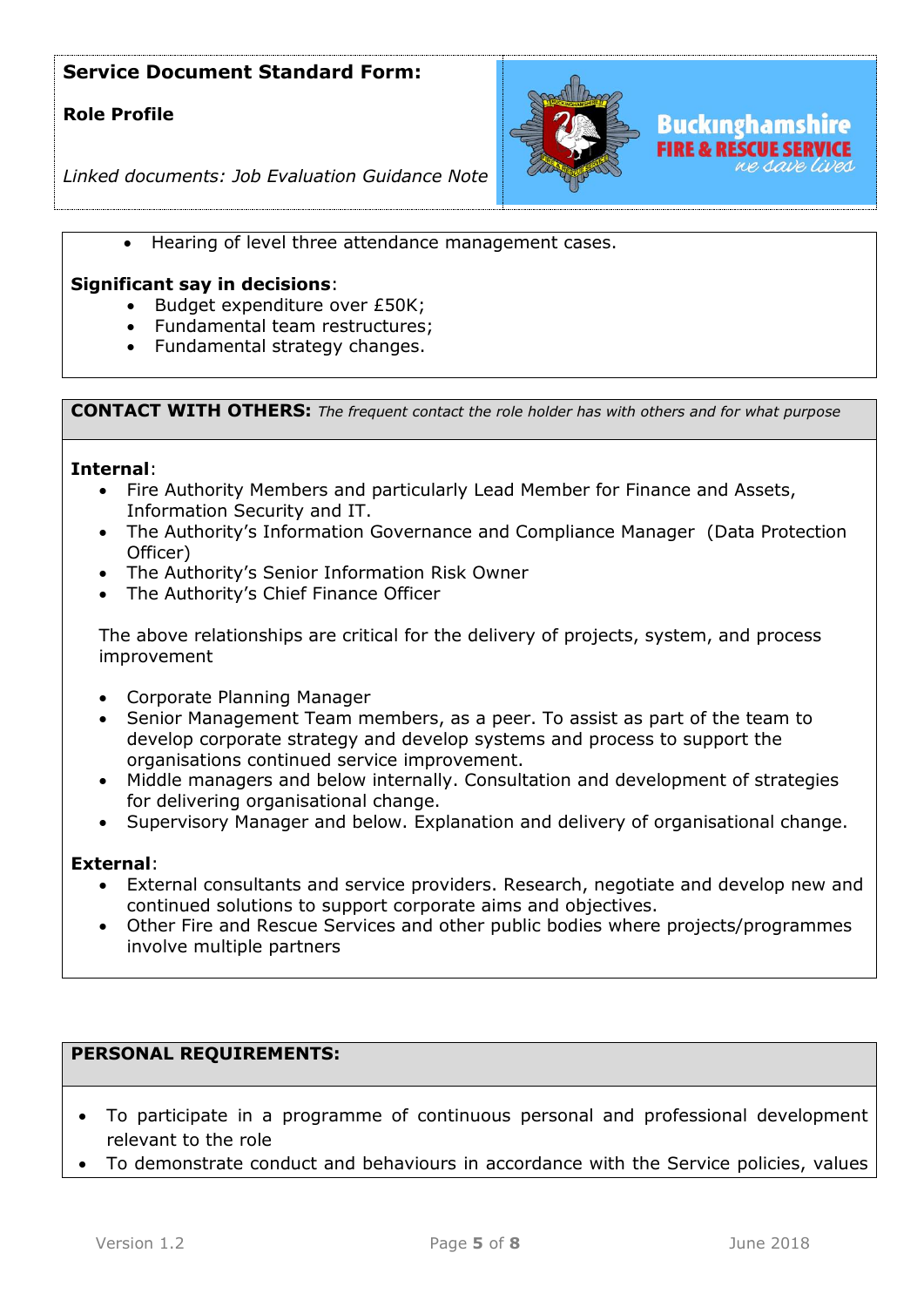## **Role Profile**



*Linked documents: Job Evaluation Guidance Note*

and norms

- To comply with the Services' aims, organisational values and behaviours and their impact on this post
- To be committed to protecting and respecting the privacy of individuals and the responsible handling of personal information
- To ensure all aspects of health and safety are adhered to. Ensuring that all staff, visitors, contractors etc. within the area are in compliance with statutory requirements and Service policies and procedures
- To undertake, with appropriate training, the duties of other roles as required
- To mentor and coach individual members of staff as required
- To contribute to the development and implementation of relevant policies and procedures
- Attend meetings as required and submit information in appropriate formats as required
- To undertake any other duties which fall within the broad spirit, scope, levels and purpose of this role that may reasonably be required from time to time, at any location required by the Service

### **REQUIREMENTS: Essential Criteria**

*The skills, knowledge, qualifications and training required to perform the role*

### **Qualifications & Training**:

Degree level qualification relative to role or demonstrable relevant experience

### **Experience**:

- Significant experience of leading a highly skilled and technical team in a complex environment.
- Experience in analysis, implantation and evaluation of IT systems and their specification
- Expertise and experience to assemble, analyse and interpret large, complex and multiple data-sets and information to inform strategic decisions and support the strategic planning cycle;
- Significant experience of working within a performance management role.
- experience in delivering projects and programmes to a successful conclusion;
- Significant experience at a senior level in a PMO function
- Experience of driving strategy and policy formulation;
- Knowledge and experience of delivering improving efficiency and effectiveness
- Experience of commissioning and managing complex organisational change processes which have significant resources and strategic impact.
- Experience of working with collaborative partners to achieve best outcomes.
- Experience of providing input to organisational business and budget planning
- Ability to manage different priorities and deliver high quality outcomes under pressure

### **Skills**: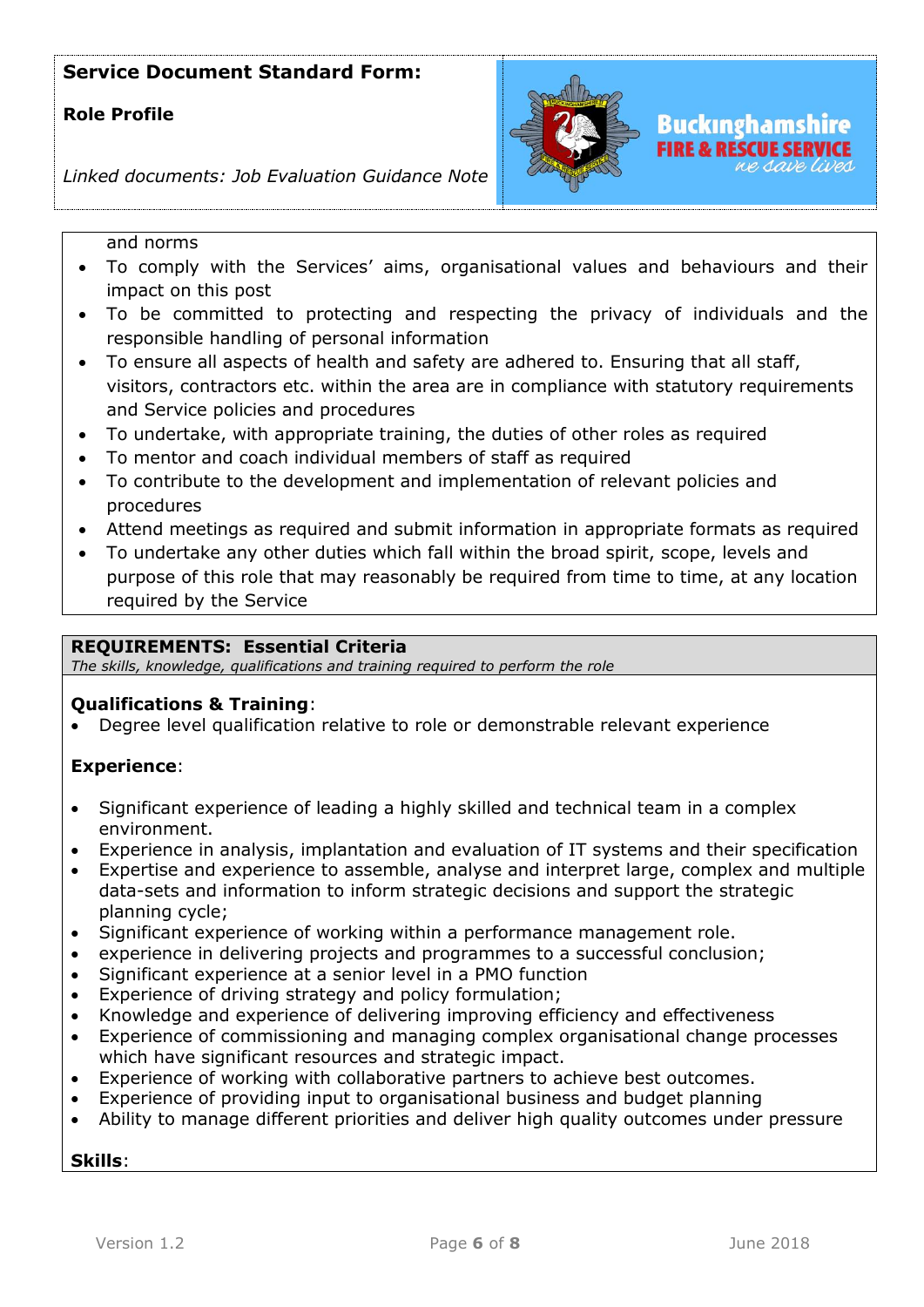# **Role Profile**



*Linked documents: Job Evaluation Guidance Note*

### **Technical**

- Statistical, Information Management (integrity, confidentiality, availability),
- Public facing reporting tools

### Non-Technical

- Analytical and conceptual thinking
- High Level verbal and written communication skills, sufficient to engage with employees, managers and partners.
- Excellent analytical skills with an aptitude for developing innovative solutions to complex issues
- Research skills
- Ability to present complex concepts and information in a way that can be understood by a wide variety of stakeholders
- Ability to conceptualise, create, and deliver organisational strategy
- Can encourage the application of new ideas, contribute to strategic financial planning and manage change
- Capable of leading programmes, projects or initiatives, which have significant resources and strategic impact
- Relationship management skills to facilitate the buy-in and progress of the relevant strategies across the range of parties involved
- The ability to influence and network locally and nationally
- Good planning and organisational skills
- Ability to prioritise team workloads and their timelines
- High level of interpersonal skills with the ability to inspire and lead teams and articulate the vision for the department.
- Inspire and empower other people by demonstrating trust, openly valuing their expertise and clearly stating your expectations

### **Knowledge**:

- A sound understanding of data and information security requirements including relevant legislation and regulations
- Good understanding of business functions and translating them into information requirements
- Good understanding of business complexity and business data within the public sector
- Understanding of performance management systems and strategies.

### **ANY ADDITIONAL INFORMATION:** *Information relevant to the role.*

The post holder will be expected to have a flexible approach to work, possessing a high level of integrity, honesty, reliability and confidentiality.

This role profile will be supplemented by annual target based outcomes, which will be